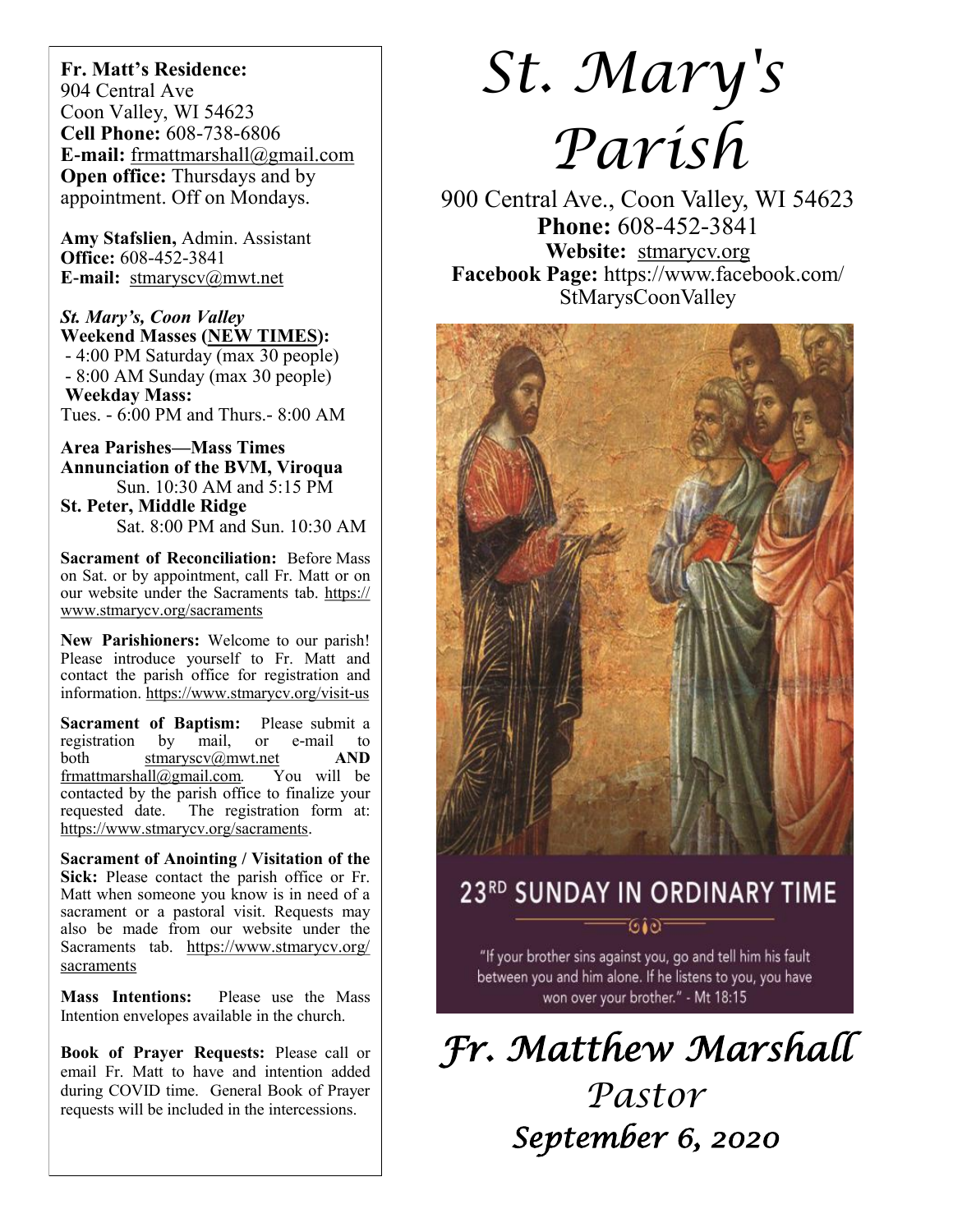# *St. Mary's Parish, Coon Valley, WI 23rd Sunday in Ordinary Time*

**—————————————————————————–———–-——–--—————————————–—**

### **SUNDAY, SEPTEMBER 6, 2020**

- 1) Ezekiel 33:7-9<br>2) Romans 13:8-1
- 2) Romans 13:8-10
- 3) Matthew 18:15-20

FOCUS: Love your neighbor as yourself.

Our readings today work together to teach us about the real obligations of the law, which include gently correcting one another so that our communities may be in harmony. Paul explains how we must do this, and do all things, with love. And Jesus promises to remain with us always.

#### LITURGY OF THE WORD

In the first reading, the Lord tells Ezekiel that he will be held responsible for the death of the wicked one if he does *not speak out to dissuade [him] from his way*. In the Letter to the Romans, Paul writes that *the one who loves another has fulfilled the law*. In the Gospel, Jesus gives instructions for correcting another, gives authority to bind and loose, and promises *where two or three are gathered together in my name, there am I in the midst of them*

*Amazon Smile* is the charitable arm of Amazon.com. If you order on Amazon, use Amazon Smile the same as you would as regular Amazon, and choose St. Mary's Parish as your charitable organization.



Log in to: [amazon.com/smile](http://amazon.com/smile) and click the word "supporting" under the search bar. You can search for St. Mary's by typing, "St. Mary Parish Coon Valley" **or simply click the link on our parish website:<stmarycv.org>**

# Next Week in Service

If you are not able to be at the Mass scheduled below, please find a substitute. Thank you

|                               | Sat., Sep 12<br>4:00 PM          | <b>Sun., Sep 13</b><br>8:00 AM |  |  |
|-------------------------------|----------------------------------|--------------------------------|--|--|
| Servers:                      |                                  |                                |  |  |
| Reader $(s)$ :                | Volunteer                        | <b>Volunteer</b>               |  |  |
| Communion<br>Minister $(s)$ : | <b>Volunteer</b>                 | <b>Volunteer</b>               |  |  |
| Ushers:                       | Volunteers                       | <b>Volunteers</b>              |  |  |
| Money<br>Counters:            | Loree Nickelotti and Curt Horman |                                |  |  |
| Altar Server<br>sign up at:   |                                  |                                |  |  |

### Upcoming Events/Calendar

- **September 20, 2020** 11:30 AM to 2 PM Food Drive in the St. Mary's Parking Lot, sponsored pantry TBD
- **October 18, 2020** 11:30 AM to 2 PM Food Drive in the St. Mary's Parking Lot, sponsored pantry TBD
- Our Sunday Mass Streaming Live on Facebook: <https://www.facebook.com/StMarysCoonValley>
- **Church will be open for private prayer Tuesday through Friday from 9AM until 7 PM and Sunday Noon to 7 PM** (please practice good social distancing)

#### Intentions

| Sep $05 \sim 4:00 \text{ PM}$ - †Anna Kerska                                                       |
|----------------------------------------------------------------------------------------------------|
| Sep $06 \sim 8:00$ AM - †Jeanette C. Duda                                                          |
| Sep $08 \sim 6:00$ PM - Safety of our military in the US and<br>round the world and their families |
| Sep $10 \sim 8:00$ AM - †Frank Sedevie                                                             |
| Sep $12 \sim 4:00 \text{ PM}$ - †Joseph Sedevie                                                    |
| Sep $13 \sim 8:00$ AM - †Gavin Williams                                                            |
|                                                                                                    |

#### AN ACT OF SPIRITUAL COMMUNION

My Jesus, I believe that You are present in the Most Holy Sacrament. I love You above all things, and I desire to receive You into my soul. Since I cannot at this moment receive You sacramentally, come at least spiritually into my heart. I embrace You as if You were already there and unite myself wholly to You. Never permit me to be separated from You. Amen.

| Giving Last Week | Week 35                    | 8/30/2020   |
|------------------|----------------------------|-------------|
| Adult Env.(18)   | \$940.00 Needed Weekly     | \$1,900.00  |
| Offertory        | \$21.00 Received This Week | \$961.00    |
| Total            | \$981.00 Run. Tot. Needed  | \$66,500.00 |
|                  | <b>YTD</b> Received        | \$62,254.64 |
|                  | Difference                 | (4, 245.36) |

#### **DID YOU KNOW?**

If you are 70 ½ or older, you can do a **qualified charitable distribution (QCD)** of up to \$100,000 a year from your **IRA directly to a charity**. The distribution won't show up in your adjusted gross income and CAN count toward your required minimum distribution (RMD). The QCD allows you to be more strategic with your RMD. Consult your tax advisor before making any decisions. If a QCD is for you, please consider St. Mary's Parish as your charity of choice.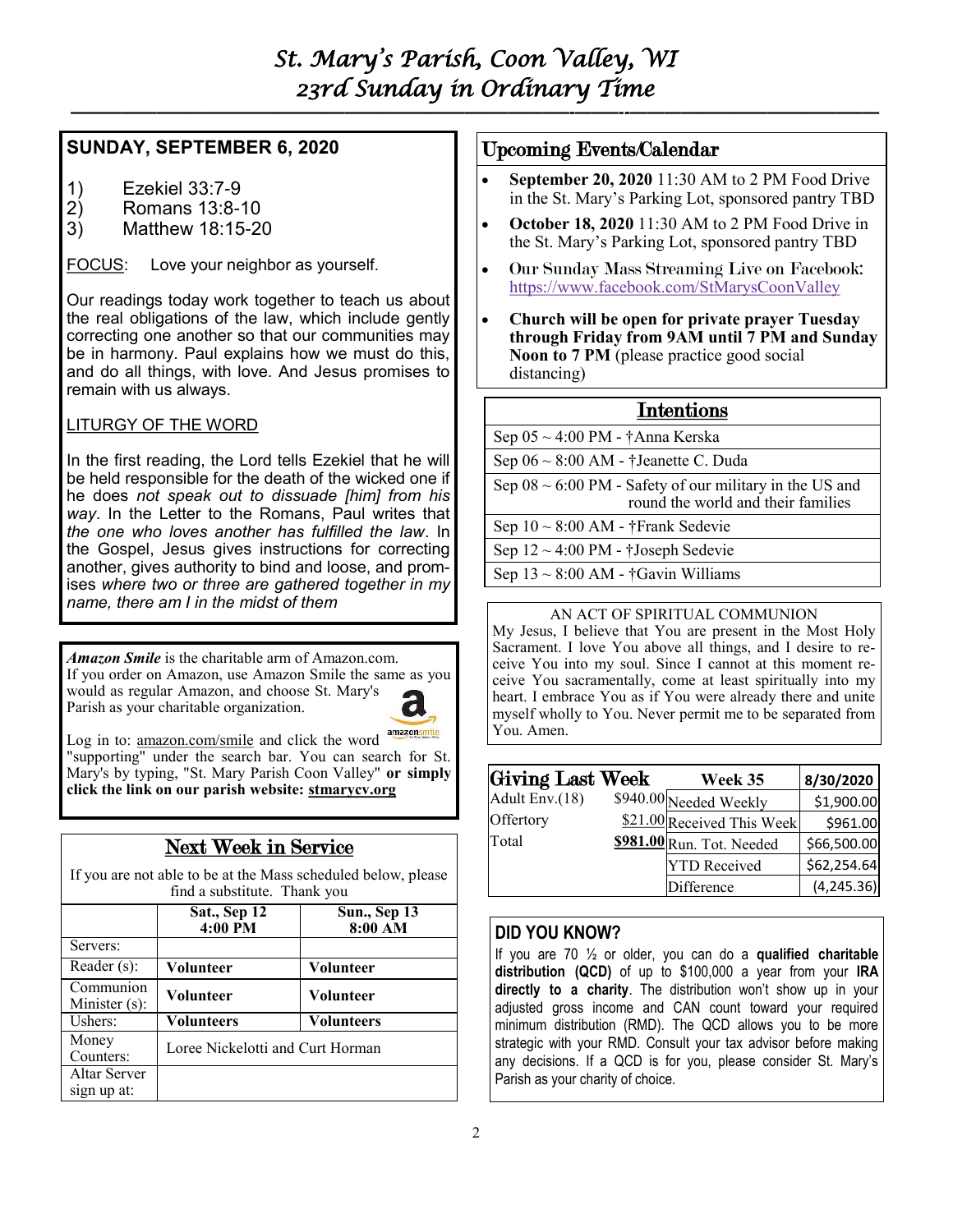# Parish Announcements

#### **Contribution Envelopes**

With Fr. Matt now serving both Coon Valley and Viroqua you may use your St. Mary's contribution envelope at either church and it will reach your Coon Valley Parish. Thank you for your continued support.



#### **Food Drive**

We will have another food drive September 20, 11:30A – 2:00P in the St. Mary's, Coon Valley, parking lot. Food pantry TBD.

#### **Religious Education**

There has been much discussion on how to proceed with the upcoming school year. Please look for a letter in the next few weeks with updates and registration information. Expect a

delayed start to the program. We are looking at various options for this year, from virtual and at home learning to socially distancing during in person classes. Please be patient with us as we navigate the beginning of the school year with the care and concern for our students and teachers.



#### **Thank You**

To the people at St. Mary Parish,

 The food pantry at the Butikk would like to than you for your recent collection. We will be able to assist many people with your gift.

The Bethel Butikk and Food Pantry

#### **Parish Financial Support Options**

- US Postal Service: mail directly to the parish office.
- Bill Pay through online banking, add St. Mary's as contact (if possible, use your envelope number as the account number).
- Use our online service at: [diolc.org/st-mary-coon](http://www.diolc.org/st-mary-coon-valley)[valley](http://www.diolc.org/st-mary-coon-valley) (a 3% fee will be assessed by the provider of the giving portal, your contribution will be recorded for the full amount).

#### **Staying Connected**

- The parish bulletin will continue to be available on **St. Joseph Ridge Parish Chicken Q** our Website—[www.stmarycv.org](http://www.stmarycv.org)
- We are mailing the bullet in to those over the age of 80 (if their age is recorded in our database)
- Copies of the bulletin will also be available in the church for pickup during private prayer times.
- **If you know of someone who does not have internet and could benefit from having the bulletin mailed to their home, please contact the parish office with the person(s) name(s).**

# Diocesan/Local Announcements



#### **Archbishop Listecki Releases Statement About Kenosha Shooting (08/24/20)**

It is with a heavy heart that I received the news about the shooting last night in Kenosha. While many of the details of this shooting are unknown to us, the general public, it is not difficult to imagine the pain, fear and anger felt by all who were present. I pray for healing for Jacob Blake and for comfort for his family and loved ones. I also pray for peace in Kenosha, as the situation remains volatile in the wake of this shooting. Violence can never be the means to attain peace and justice. The Church stands as a beacon of hope. The sins of violence, injustice, racism and hatred must be purged from our communities with acts of mercy, with the protection and care for the dignity of every human person, with respect for the common good, and with an unwavering pursuit of equality and peace. Together, let us pray to God for peace, justice, mercy and protection for every human being.

#### **National Day of Remembrance for Aborted Children**

Join members of La Crosse Life League for a prayer service at the Memorial for the Unborn at the Shrine of Our Lady of Guadalupe, Saturday, September 12, at 11:00 a.m. followed by Mass at 12:15 p.m. in the Shrine Church. Confession will be available.

#### **MMOC Chicken Q**

Mary, Mother of the Church Parish, 2006 Weston Street, La Crosse, will be holding a Chicken-Que on Thursday, September 17, from 11:00 - 5:30 for pick up and delivery only. The price is \$10 and includes a half chicken, baked potato, coleslaw, homemade beans and a dinner roll. For pre-sale tickets (guaranteed) and deliveries, call (608) 518- 6145. No minimum order and no delivery charge.

St. Joseph Ridge Parish, W2601 State Rd 33, La Crosse will be hosting a drive-through Chicken Q on Sunday, September 27th from 11:00AM to 2:00PM or until sold out. \$10 per meal includes charcoal grilled chicken 1/2, potato salad, baked beans and a dinner roll. Ensure your meal by pre ordering, contact our ticket sales coordinators Stan Clements (780-7710), Ann Degenhardt (452-3646) or Mary Jo Hess (788-1768) or the parish office 608-788-1646, or purchase at the St. Joseph Ridge church after Mass on Saturday 4:00 PM and Sunday morning 8:30 AM.